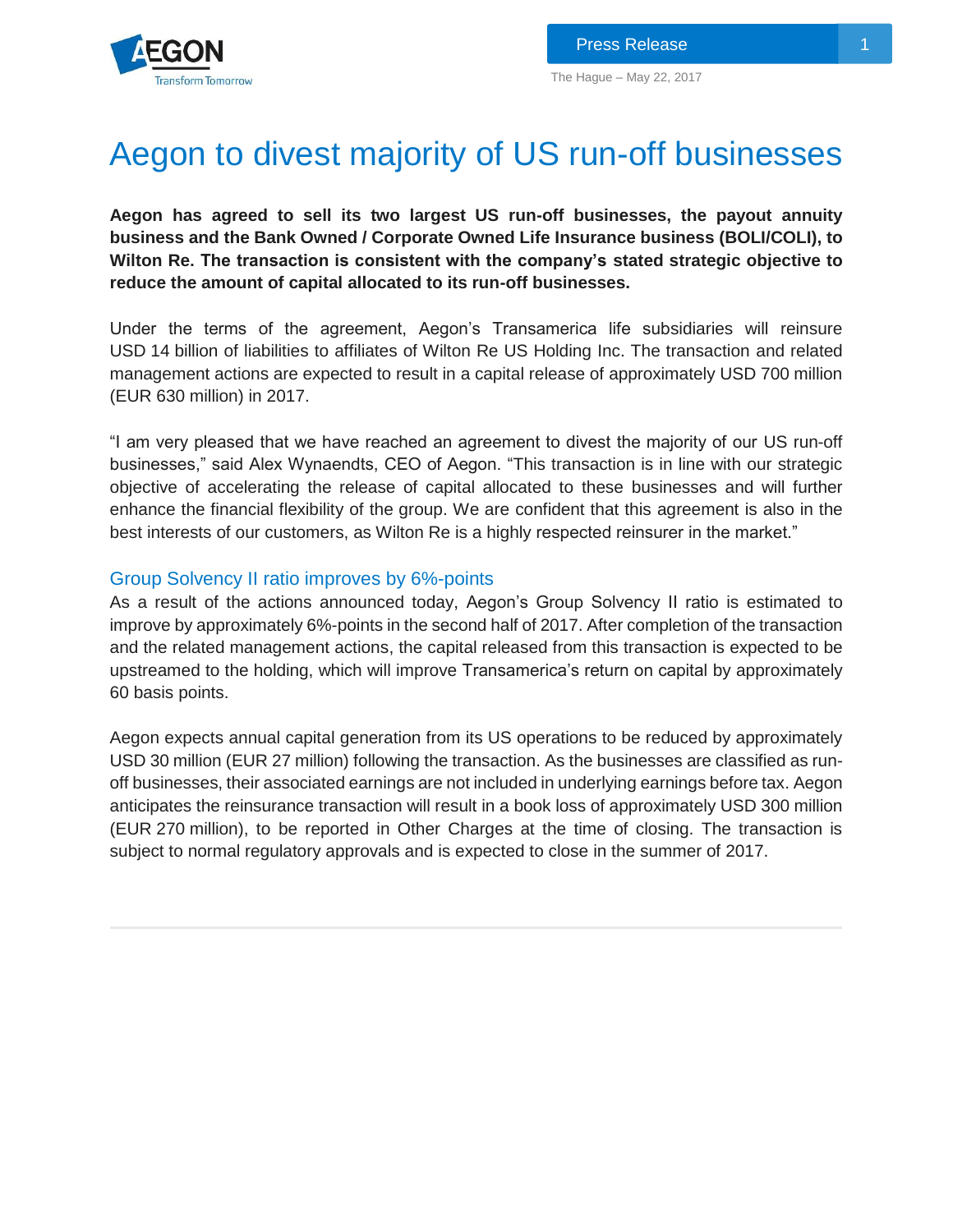

The Hague – May 22, 2017

## **About Aegon**

Aegon's roots go back more than 170 years – to the first half of the nineteenth century. Since then, Aegon has grown into an international company, with businesses in more than 20 countries in the Americas, Europe and Asia. Today, Aegon is one of the world's leading financial services organizations, providing life insurance, pensions and asset management. Aegon's purpose is to help people achieve a lifetime of financial security. More information on [aegon.com/about.](http://www.aegon.com/about)

# **About Wilton Re**

Wilton Re is a leading provider of In Force Solutions. Focusing on the North American life insurance market, the Company provides risk capital and related services including M&A. Their administrative capabilities provide the industry with efficient and effective runoff management of legacy blocks of life insurance and annuity contracts.

The Company also partners with companies to implement new business strategies for middlemarket sales, with an emphasis on worksite, senior market and simplified term products. Wilton Re offers fully customized solutions that include private labeling with supporting delivery and administrative systems.

Wilton Re is committed to creating solutions that enhance value for its clients, their policyholders and shareholders. Their approach is centered on building lasting relationships with our business partners and sharing resources, industry knowledge and experience in an open, transparent manner.

To find out more about the Wilton Re group of companies, please go to [www.wiltonre.com,](http://www.wiltonre.com/) [www.texaslife.com](http://www.texaslife.com/) and [www.ivari.ca.](http://www.ivari.ca/)

# **Contacts**



**For the Editor**

Media relations **[Debora de Laaf](http://www.aegon.com/Home/Investors/Contact/Media-Team/#50477)**

+31 (0) 70 344 8730 [gcc@aegon.com](mailto:gcc@aegon.com)



Investor relations **[Willem van den Berg](http://www.aegon.com/en/Home/Investors/Contact/Investor-Relations-Team/#34471)**

+31 (0) 70 344 8405 [ir@aegon.com](mailto:ir@aegon.com)

#### **Updates**

- [Aegon's brands & markets](http://www.aegon.com/en/Home/About/Brands--markets/?id=62629)
- [Company presentation](http://www.aegon.com/en/Home/Investors/News/Presentations/Archive/Introduction-to-Aegon/?id=31260)
- [Aegon fact sheets](http://www.aegon.com/en/Home/Investors/Fact-Sheets/?id=43432)
- [Follow Aegon on Twitter](http://twitter.com/Aegon)
- [Register for Aegon's Newsletter](http://aegon.us8.list-manage.com/subscribe?u=bed4350c3e2011a47e35e8081&id=8bc411d73f)
- [Calendar event reminders](http://www.aegon.com/en/Home/Investors/Calendar/)